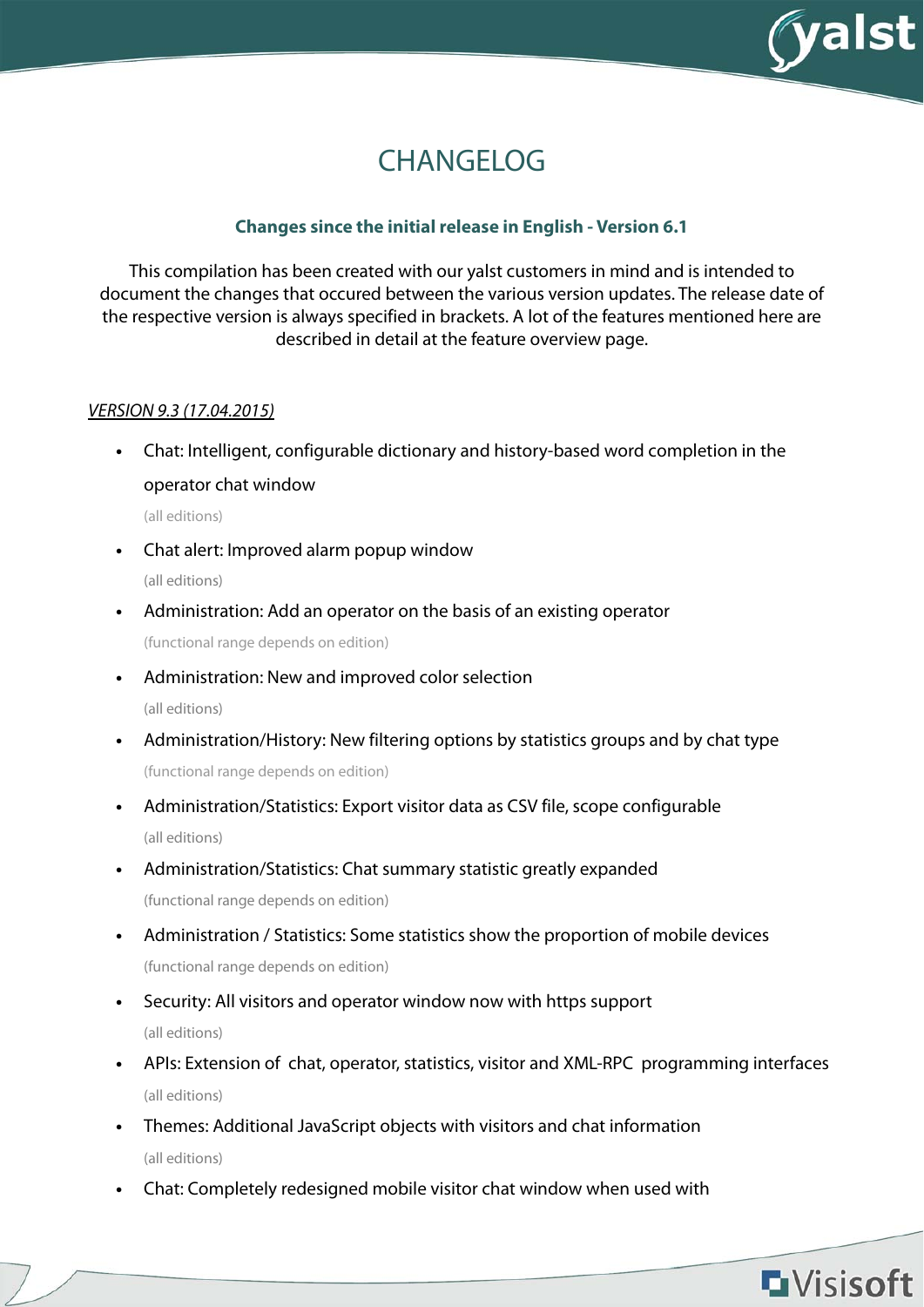

smartphones or tablets, support for custom fields and chat rating, design settings for the

mobile chat window in the administration, theme support

(from Professional edition)

- **•** Chat: Custom fields of the type "Checkbox" are now possible in the chat start window (from Professional edition)
- **•** Chat Invitations: Auto invitations can be switched on/off in the administration (from Professional edition)
- **•** Chat Invitations: Each operator can have a special operator right to activate or deactivate the auto invitations

(all editions)

- **•** Contact Form: Redesigned output on mobile devices (from Professional edition)
- **•** Chat alarm: New setting for chat notifications of A and B operators (from Business edition)
- **•** Bugfixes and Minor Improvements

## VERSION 9.22 (03.07.2014)

- **•** This is primarily a maintenance release, containing a whole series of bugfixes and detail improvements as well as two new functions (see below).
- **•** Integration: new optional parameter for a cookie-less integration and without visitor monitoring

(all editions)

**•** Integration: an optional opt-out cookie for your website allows to exclude single visitors from monitoring

(all editions)

## VERSION 9.21 (17.04.2014)

- **•** Chat: Additional new window design with speech bubles (all editions)
- **•** Chat: Improved phrase selection in the case of many phrase groups (all editions)
- **•** Chat alarm: notification time for B operators can be configured (from Business edition)

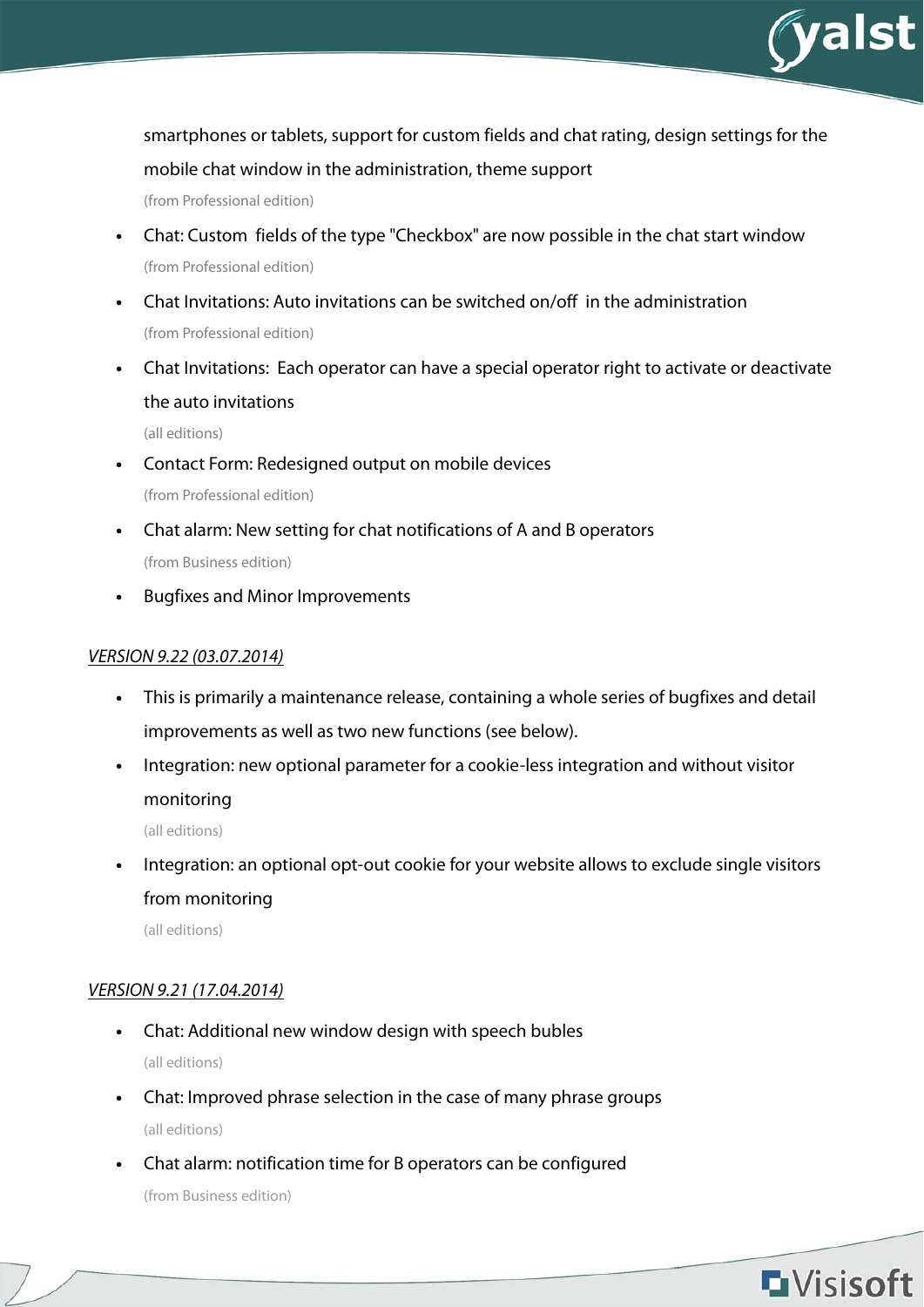

- **•** Integration: Chat button can be displayed as a tab fixed at one of the 4 page margins (all editions)
- **•** Visitor monitor/statistics: Smartphones and tablets are disclosed separatly now (all editions)
- **•** Administration/statistics: Working time statistics for departments (from Business edition)
- **•** Administration/statistics: Working time statistics for statistic groups (from Business edition)
- **•** Administration/statistics: All working time statistics optionally display chat times now (from Business edition)
- **•** Administration/statistics: Sublogins for departments and statistics groups (from Business edition)
- **•** Administration/statistics: Sublogin users optionally can access chat history and/or operator monitor

(from Business edition)

- **•** Administration/statistics: Configuration module for statistics logins (from Business edition)
- **•** Administration: Configuration module for statistics logins

(from Business edition)

**•** Administration: Operators can now retire, they remain in all statistics, but don't count against the current operator limit

(from Business edition)

- **•** Administration: Keyword search in chat history, including a keyword cloud (from Business edition)
- **•** Administration: RTF and Word® export in chat history (from Professional edition)
- **•** Administration: RTF and Word® export in chat history (from Professional edition)
- **•** Many Bugfixes and Minor Improvements

## VERSION 9.2 (28.10.13)

**•** Desktop Apps: The Operator Console for Windows ® and OS X ® (not available in the expired test versions, replacing the previous WinApp, which still can be used by existing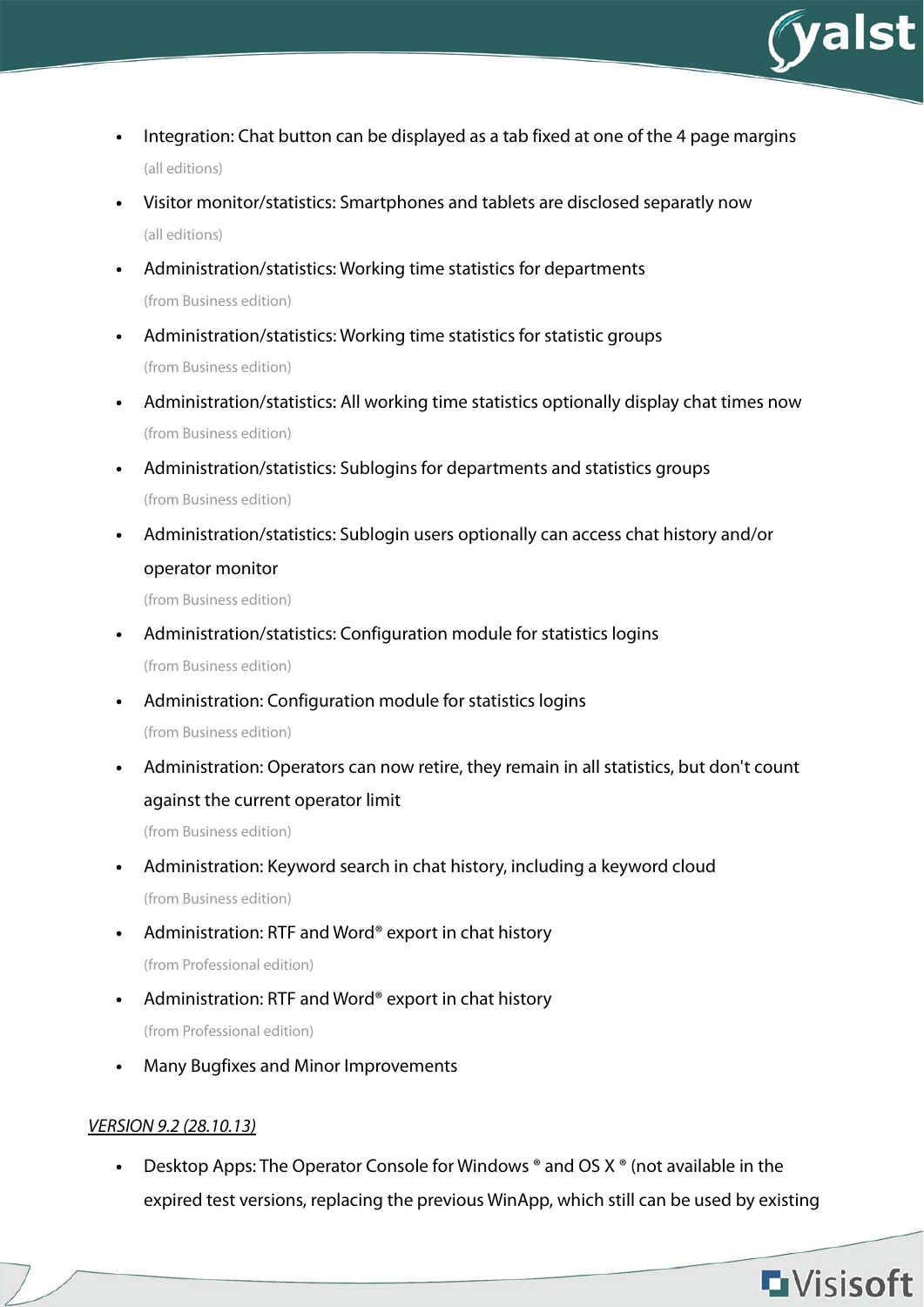

customers)

**•** Administration: Completely redesigned administration area with highly simplified navigation and more

(all editions)

**•** Chat: Indexing of chat for the operator after chat end

(from Business edition)

- **•** Chat: Optional warning to the operator when exceeding a certain chat duration (from Professional edition)
- **•** Chat: Time for automatic termination of a chat after inactivity adjustable (all editions)
- **•** Visitor Monitoring: Option to comply with do-not-track headers (from Professional edition)
- **•** Mobile Monitor: Current visitor and chat information on your phone (from Professional edition)
- **•** Security: Significantly longer passwords possible, minimum length of 8 characters (all editions)
- **•** Security: Option to force operators at next login to set new password (all editions)
- **•** Administration: Working time statistics for individual operators including inactive and busy times, offline/online/busy statistics of the overall system (from Business edition)
- **•** Administration: Self-updating operator monitor (all editions)
- **•** Administration: Internet Explorer 10 and 11 in the browser statistics (all editions)
- **•** 2 Statusboard Widgets (current number of visitors and the operator table) for the iPad® (all editions)
- **•** Statistics API: Programming interface to query statistics from yalst (all editions)
- **•** Administrator API: Programming interface for creating and editing of customers and packages

(only in the Download Version)

**•** Support for Internet Explorer 11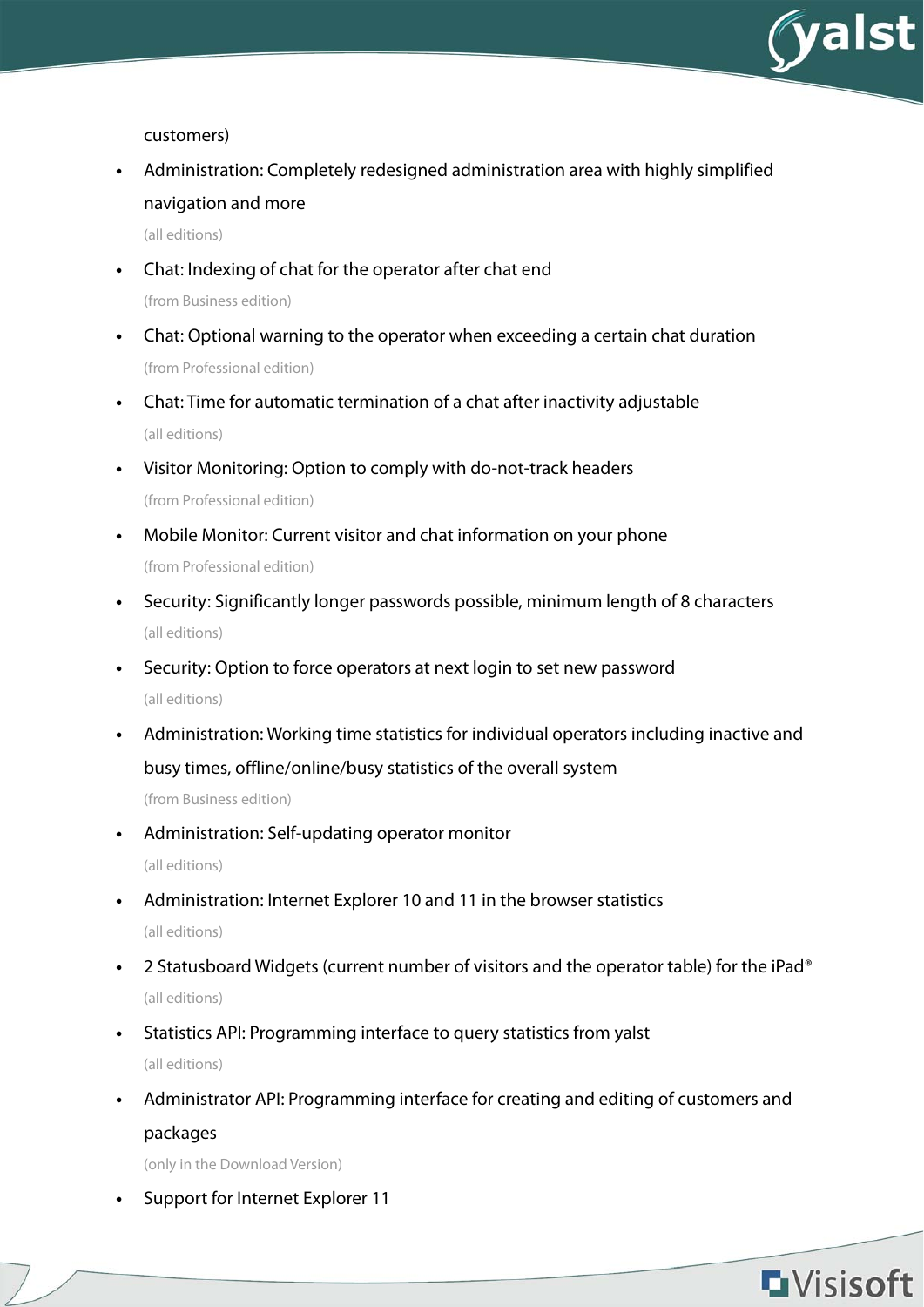

**•** Bugfixes and Minor Improvements

## VERSION 9.1 (17.12.12)

**•** Mobile Client: For smartphones and tablets optimized version of the visitor side chat window using the Chat API

(from Professional edition)

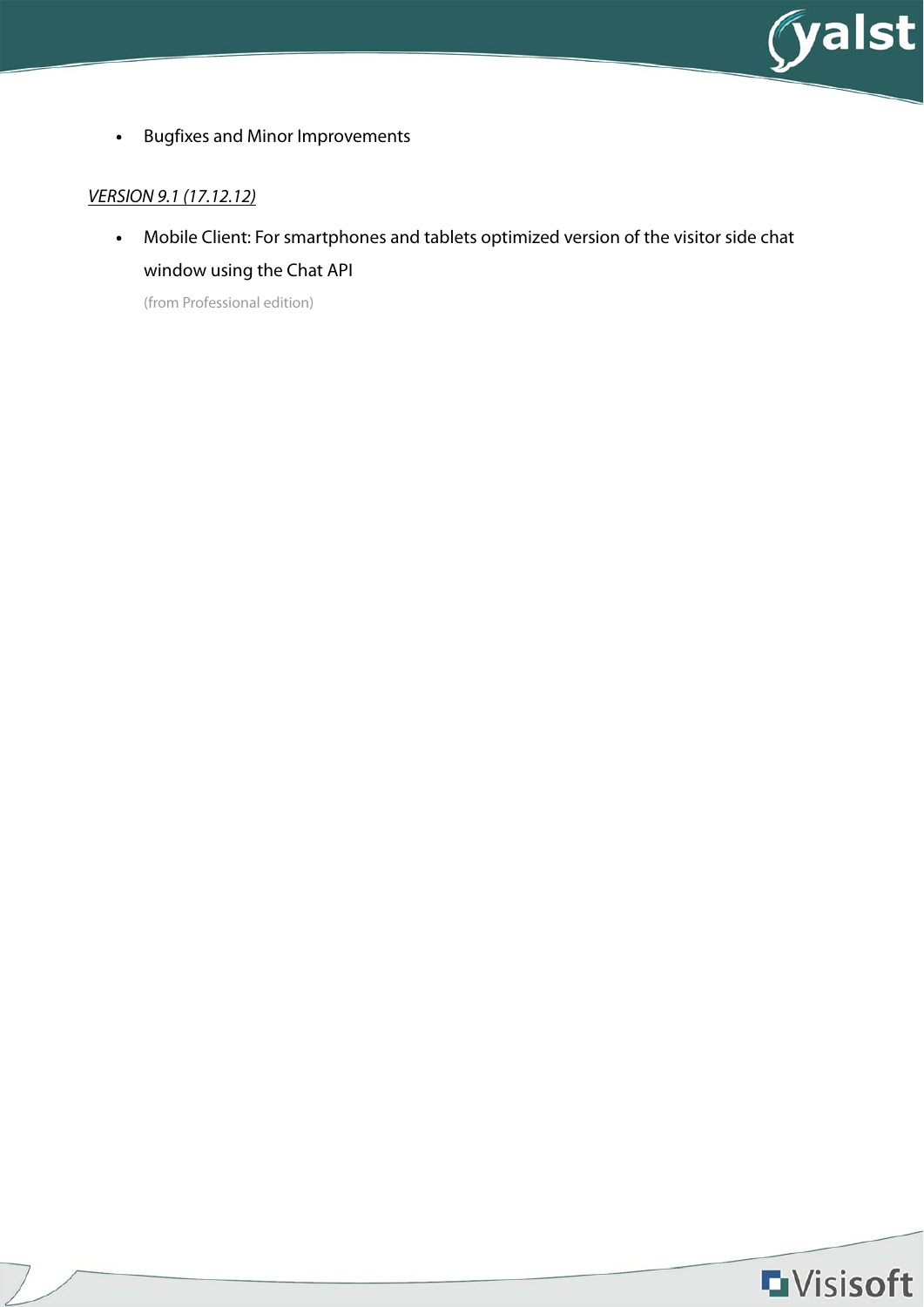

**•** Webclient: Chat integration directly into one of your web pages without pop-up window using the Chat API

(from Business edition)

- **•** Chat: Optional alarm via browser instead of notification pop-up window (all editions)
- **•** Chat: Phrase selection via context menu (all editions, not in Internet Explorer)
- **•** Chat: extended auto-busy function (open chats threshold), predefined values by operators and/or administrators

(from Professional edition)

- **•** Chat: Input multi-line texts, either Enter or Shift + Enter for line break (all editions)
- **•** Chat: Graphical smiley replacements can be switched off (all editions)
- **•** Integration: Chat button automatically updates itself optionally without reloading the page

(all editions, only in the Download Version)

- **•** Integration: Transfer of e-mail address for the start window/contact via integration code (all editions)
- **•** Analyses and Statistics: Redesigned print layout and improved navigation in the Operator Console

(all editions)

- **•** Analyses and Statistics: Numerous new screen resolutions in the technical statistics (all editions)
- **•** Analyses and Statistics: More statistics on the chat time and average waiting time for visitors

- **•** Administration: Application area (small/large companies) adjustable (all editions)
- **•** Administration: Chat history with delete function and calendar widget (all editions)
- **•** Bugfixes and minor improvements

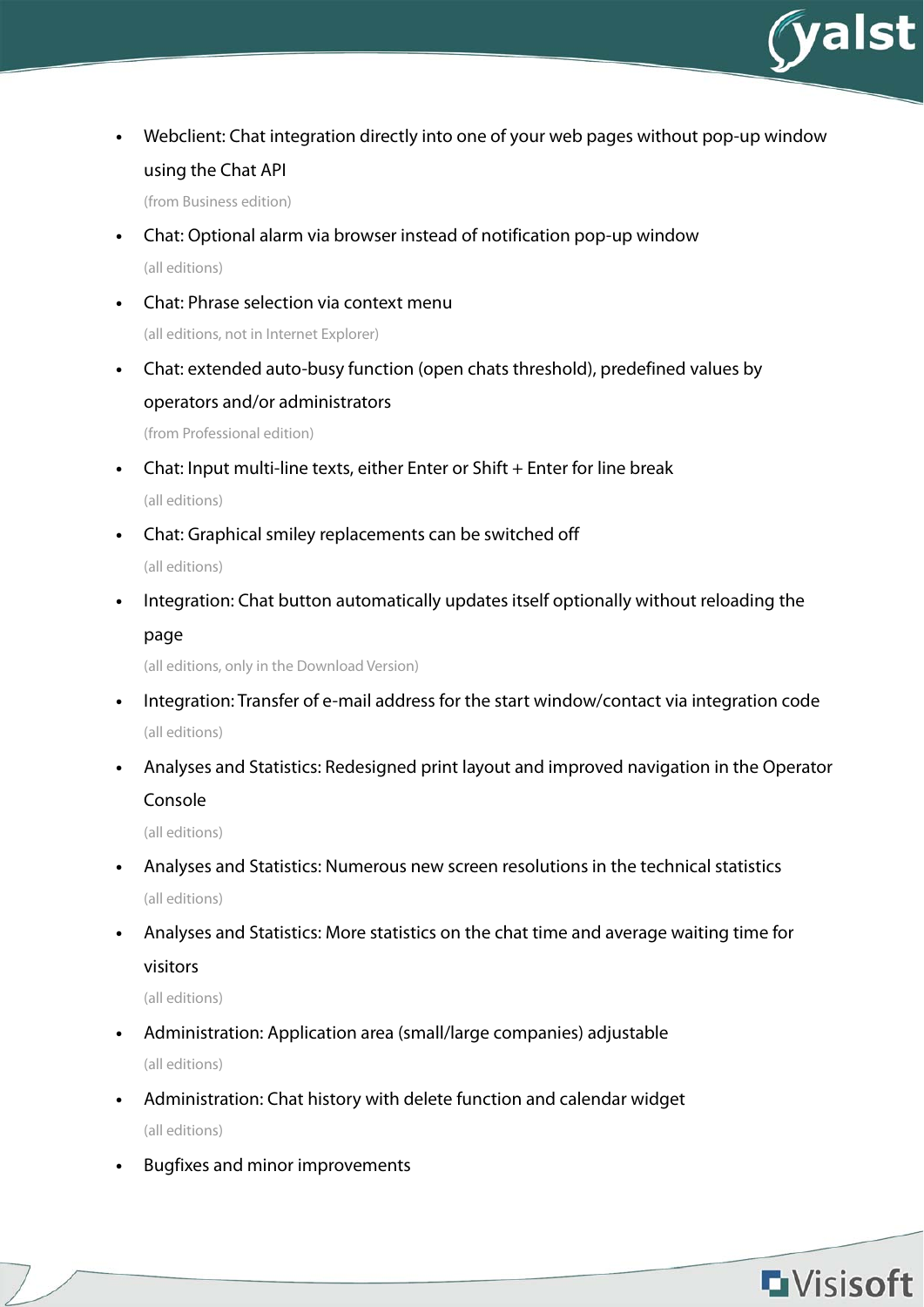

#### VERSION 9.0 (30.03.2012)

- **•** Themes: Fully customize your visitor windows (all editions)
- **•** Chat: Optical indicator for chats that need a response (all editions)
- **•** Chat: User-defined additional query fields in start window, like customer number (from Professional edition)
- **•** Chat: Query external databases with data from the additional fields to generate even more user information

(from Business edition)

- **•** Chat: Push-based XML export of chat transcripts, e.g. for CRM systems (from Business edition)
- **•** Chat: Chat API extended (from Basic edition)
- **•** Chat: JavaScript messages about chat status to integrating Web site (from Business edition)
- **•** Chat invitation: Additional image-based user-defined invitation windows (from Professional edition)
- **•** Chat invitation: browser window can be dimmed during invitation (from Professional edition)
- **•** Visitor actions: User-defined close button for classic invitation window (from Professional edition)
- **•** Audio/Video chat: New user interface and more functions, bandwith-dependant video quality

(from Professional edition)

**•** Cobrowsing: Page the chat has been started from can be selected as the cobrowsing start page

(from Business edition)

**•** Setting to forbid resizing of visitor windows

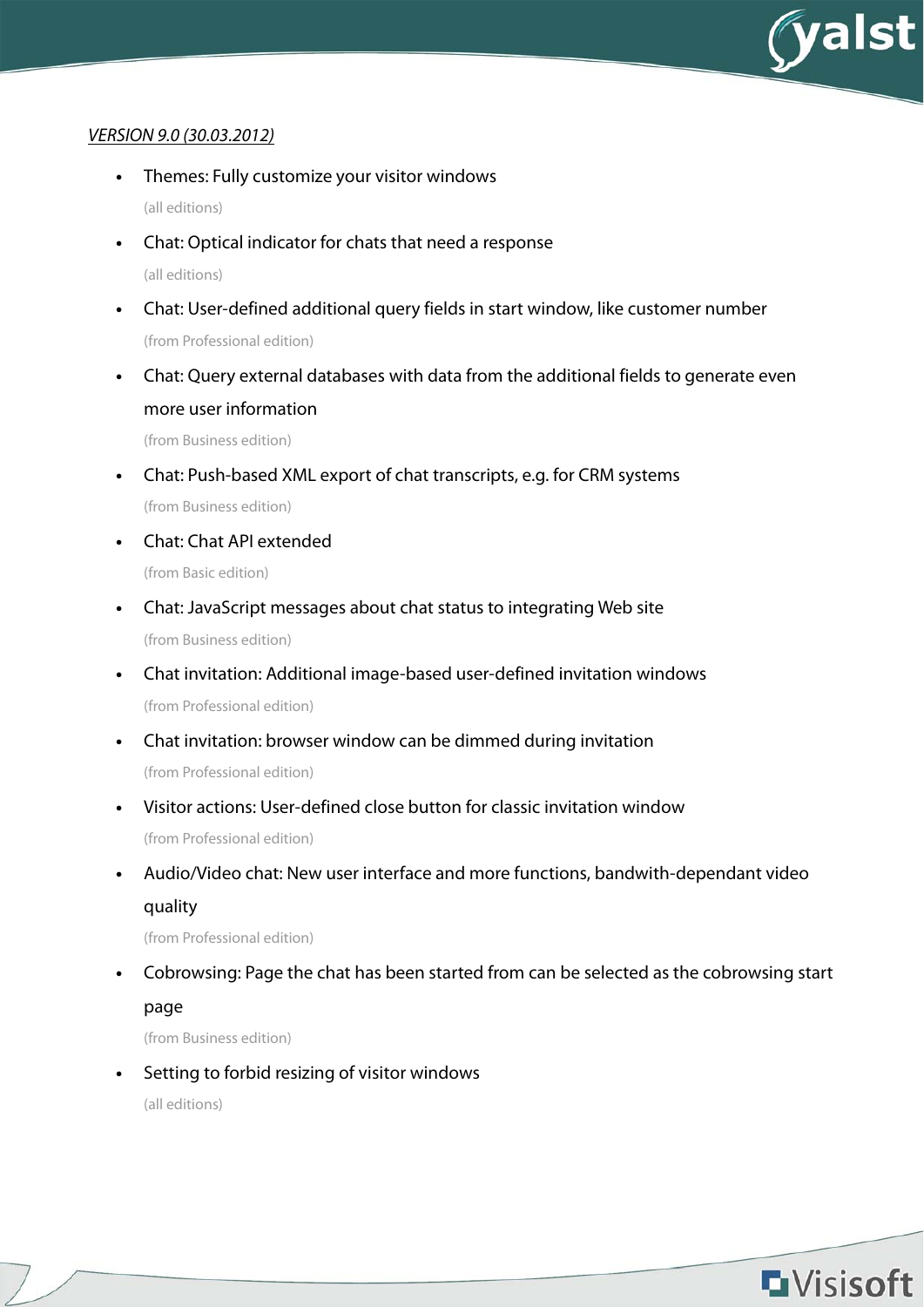

**•** Integration: All new integration codes, codes don't block the Web site if live support server is down

(all editions)

- **•** Integration: All integration codes can be Ddactivated temporarily (all editions)
- **•** Administration: Usability improvements (all editions)
- **•** Removal of deprecated Features like visitor actions which open popup windows (from Professional edition)
- **•** Bugfixes and minor improvements
- **New licensing model:** Prices are now per edition and per operator, 1st operator in Basic edition is Free in Download and Hosted Versions, removal of Free and Enterprise edition

#### VERSION 8.1 (14.03.2011)

**•** Cobrowsing: Completely rewritten, works with all modern browsers, not longer limited to your Web site

(from Business edition)

- **•** Chat: Longer phrases/boilerplates (up to 400 characters) (from Basic edition)
- **•** Chat: New auto-phrase for active chats (from Professional edition)
- **•** Chat invitation: visitor-specific invitation text via the multi-purpose input field (from Professional edition)
- **•** Chat buttons: 2 new sets of chat buttons

(all editions)

**•** Chat notification: Invocation of an predefined URL in the background - e.g. send SMS or push notifications to your phone

(from Business edition)

- **•** Visitor monitoring: shopping carts increase visitor relevance (from Business edition)
- **•** Operator Console: New icon design

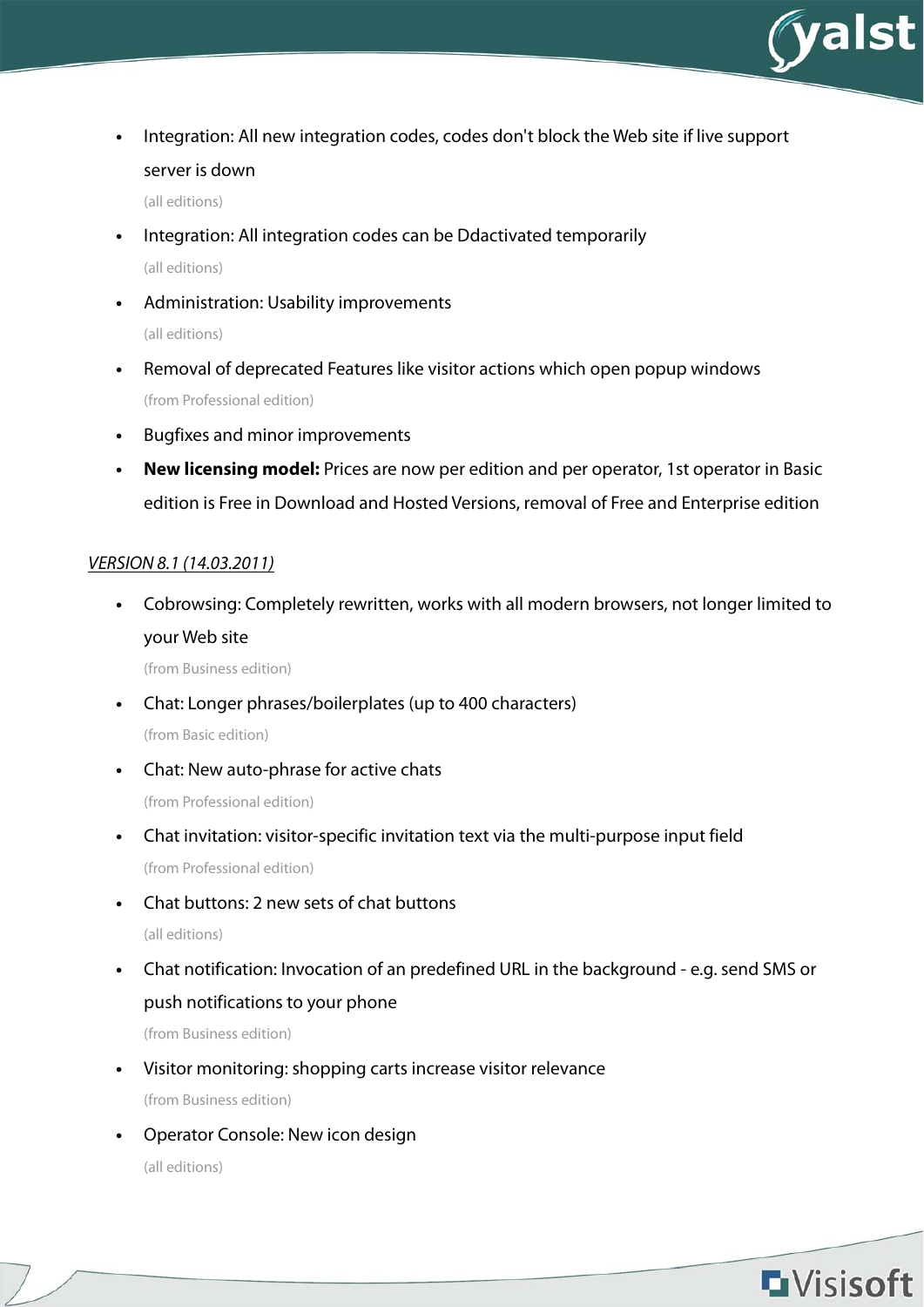

- **•** Statistics: Browser statistics for Internet Explorer 9 and Chrome (from Basic edition)
- **•** Administration: Option to grand access for yalst statistics to a 3rd party (from Basic edition)
- **•** Campaigns: Campaign abbreviation extended to 3 characters (from Professional edition)
- **•** Bugfixes and minor improvements

## VERSION 8.0 (17.06.2010)

- **•** Chat: yalstChat App for iPhone® and iPod touch® (from Basic edition)
- **•** Chat: Developer API to create chat clients (from Basic edition)
- **•** Chat: Alternate layout for chat window (from Basic edition)
- **•** Chat: Send acoustic signal to visitor window (from Basic edition)
- **•** Operator chat: Send acoustic signal to operators (from Basic edition)
- **•** Visitor monitoring: Limited mode for high-traffic Web sites (from Basic edition)
- **•** Administration: StartUp wizard the easiest way to your initial yalst configuration (from Basic edition)
- **•** Administration: Upload of chat buttons, logos, background and operater images (functional range depends on edition)
- **•** Administration: Lock feature for operator accounts (from Basic edition)
- **•** Download Version (> 1 license): Lock Feature for customer accounts (from Basic edition)
- **•** Bugfixes and minor improvements

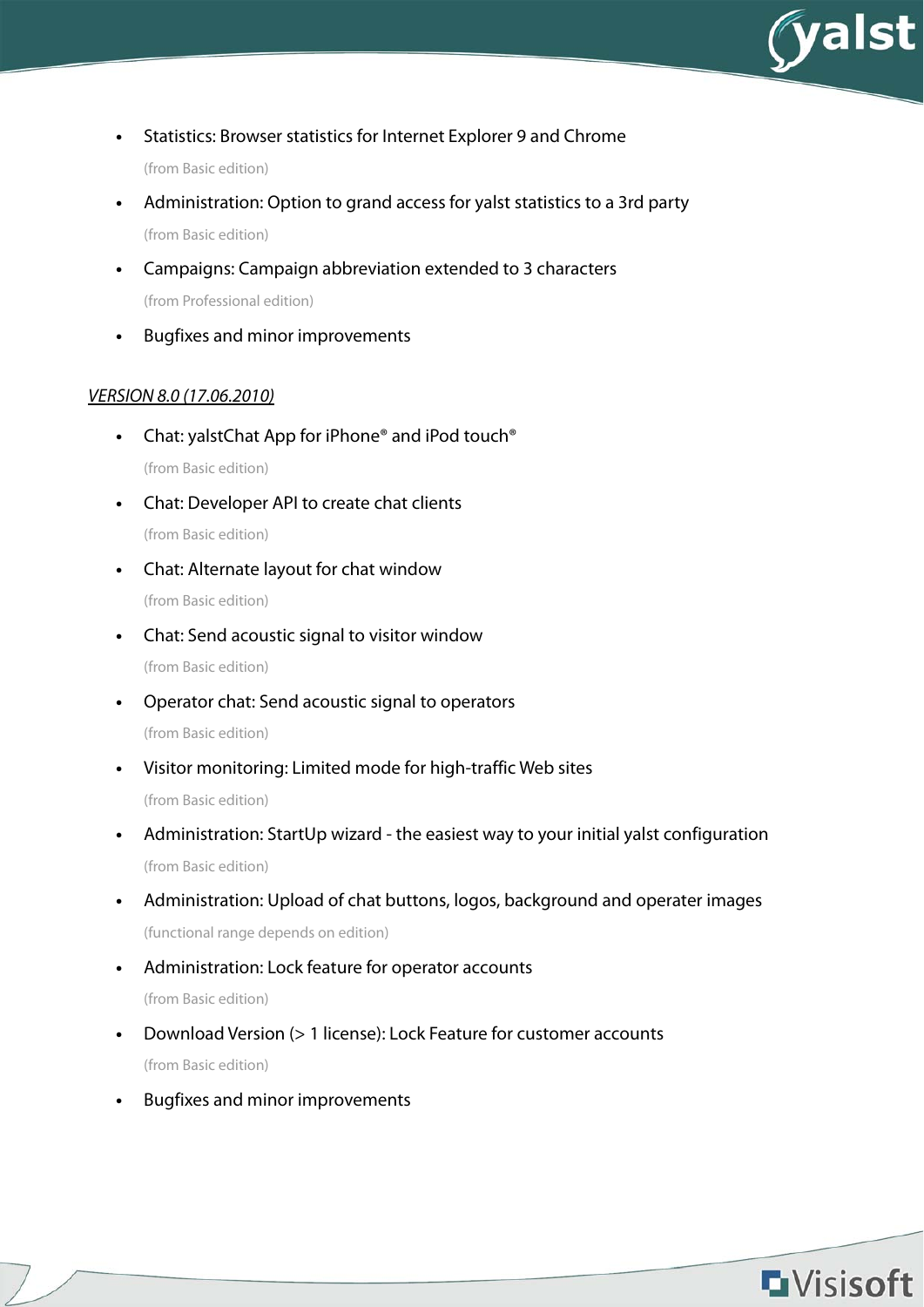

## VERSION 7.5 (17.08.2009)

- **•** Audio and video chats (from Professional edition)
- **•** requires Flash plugin (version 9.0 or better) and audio/video hardware (microphone, headset, camera, ...) on both operator and visitor side;
- **•** Download Version: requires a Wowza Media Server Pro installation on your server; alternatively we offer a streaming service on a rental basis
- **•** Chat: new, more and animated smileys
- **•** Chat: smiley selection box

(from Basic edition)

- **•** Chat/chat history: Larger field for notes (from Professional edition)
- **•** Search engine statitics include "bing" (from Basic edition)
- **•** Cobrowsing: Needs Internet Explorer on both operator and visitor side (from Business edition)
- **•** Reason: problems with recent Firefox versions
- **•** Bugfixes and minor improvements

## VERSION 7.01 (09.07.2009)

- **•** Security fix please update soon we also provide security updates for version 6.x
- **•** Bugfixes and minor improvements

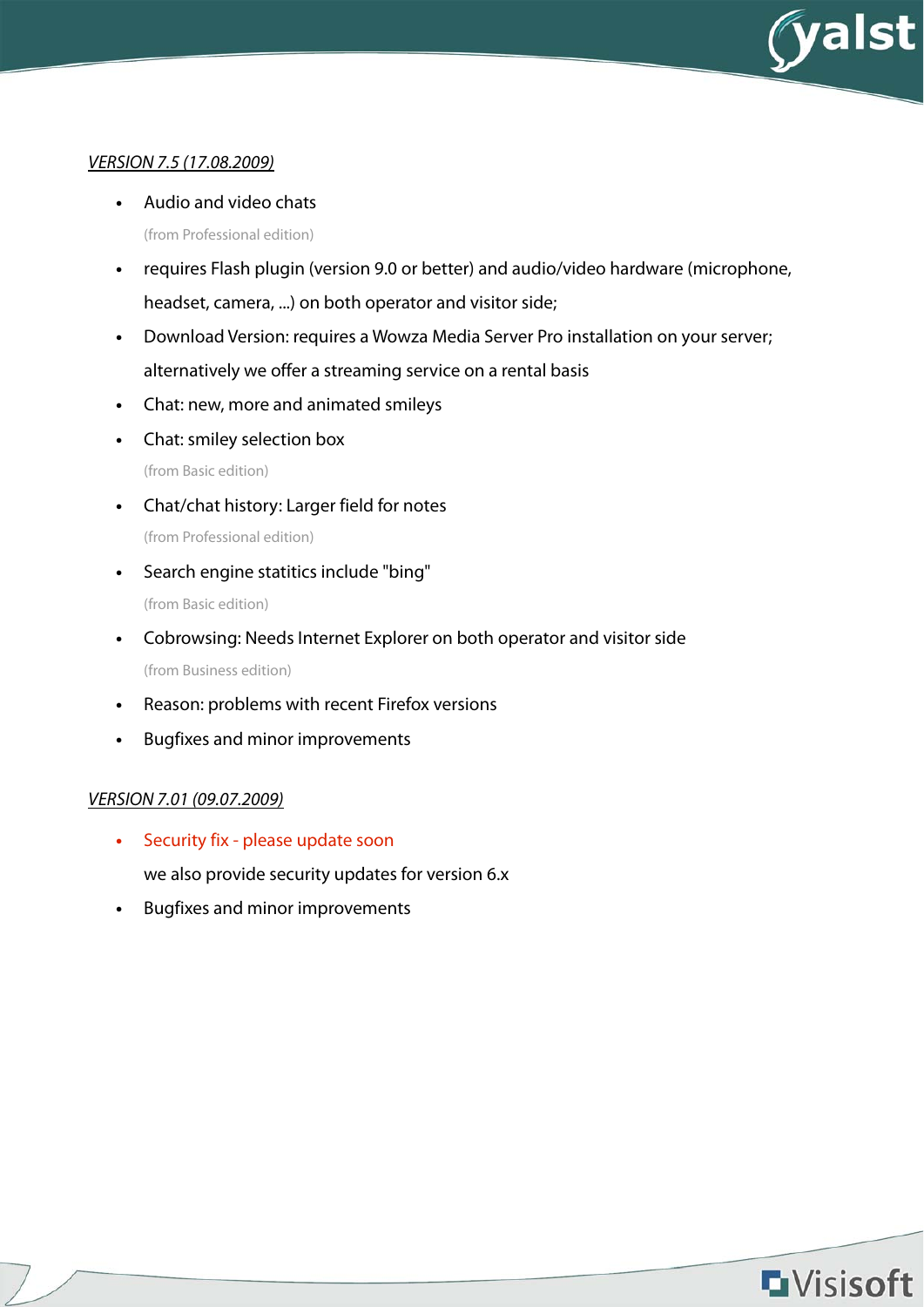

## VERSION 7.0 (31.05.2009)

- **•** Statistics in administration: Page hits/visits per month (from Basic edition)
- **•** Statistics in administration: Page hits/visits per week (from Basic edition)
- **•** Statistics in administration: Page hits/visits per weekday (from Basic edition)
- **•** Statistics in administration: Page hits/visits per day (from Basic edition)
- **•** Statistics in administration: Page hits/visits per hour (from Basic edition)
- **•** Statistics in administration: Chats per month (from Basic edition)
- **•** Statistics in administration: Chats per week (from Basic edition)
- **•** Statistics in administration: Chats per weekday (from Basic edition)
- **•** Statistics in administration: Chats per day (from Basic edition)
- **•** Statistics in administration: Chats per hour (from Basic edition)
- **•** Statistics in administration: Page overview (from Basic edition)
- **•** Statistics in administration: Downloads (from Basic edition)
- **•** Statistics in administration: Links (from Basic edition)
- **•** Statistics in administration: Clickstreams (from Basic edition)
- **•** Statistics in administration: Visit duration (from Basic edition)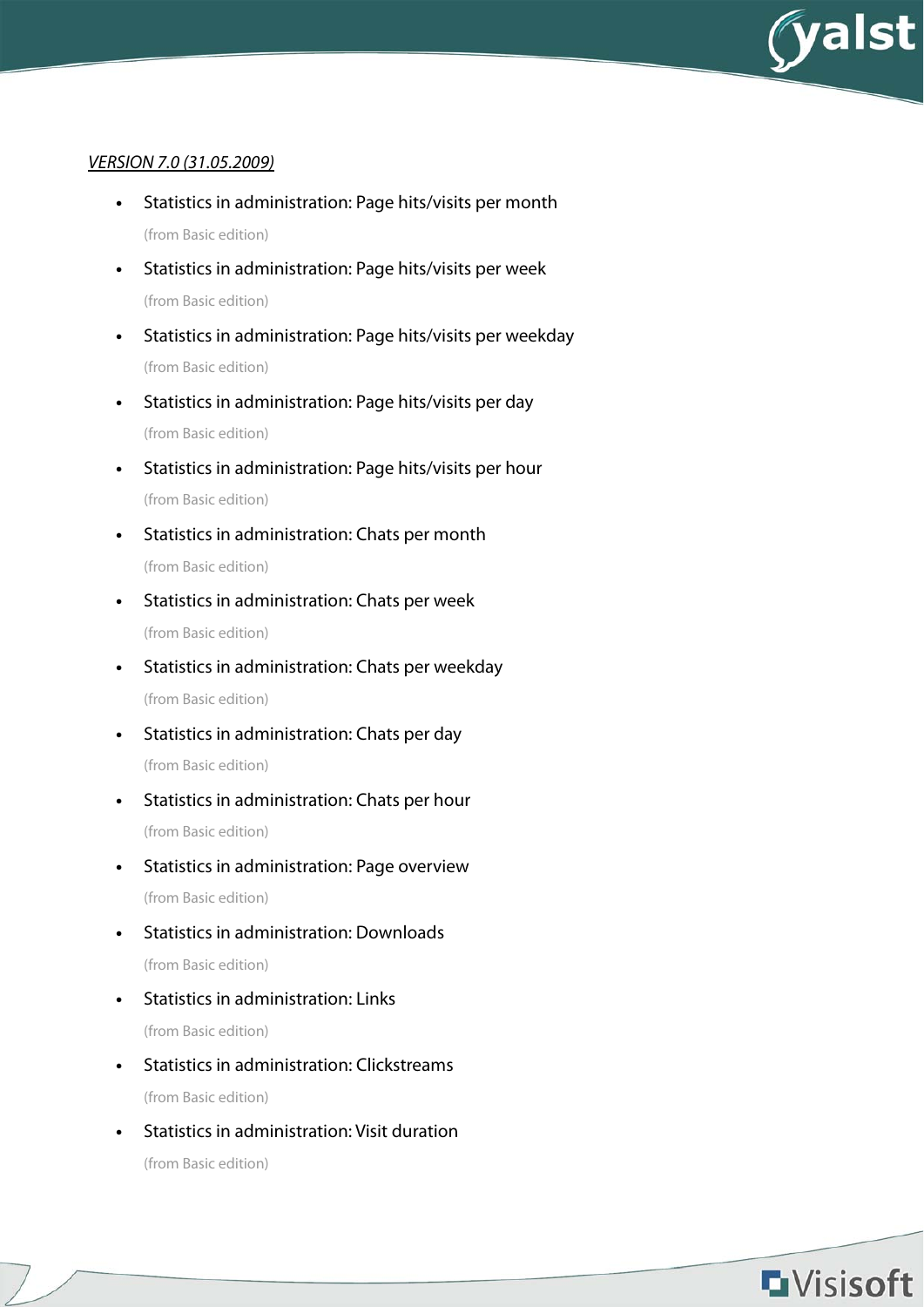

- **•** Statistics in administration: Entry pages {from Basic edition)
- **•** Statistics in administration: Exit pages (from Basic edition)
- **•** Statistics in administration: Visitor loyality (from Basic edition)
- **•** Statistics in administration: Page ratings (from Professional edition)
- **•** Statistics in administration: Country/region (Functional Range Depends on edition)
- **•** Statistics in administration: Provider (from Basic edition)
- **•** Statistics in administration: Referrer (from Basic edition)
- **•** Statistics in administration: Search engines (from Basic edition)
- **•** Statistics in administration: Search terms (from Basic edition)
- **•** Statistics in administration: Operating system (from Basic edition)
- **•** Statistics in administration: Browser (from Basic edition)
- **•** Statistics in administration: Screen resolution (from Basic edition)
- **•** Statistics in administration: Colors (from Basic edition)
- **•** Statistics in administration: Plugins (from Basic edition)
- **•** Statistics in administration: Conversion tracking (from Professional edition)
- **•** Statistics in administration: Campaigns (from Professional edition)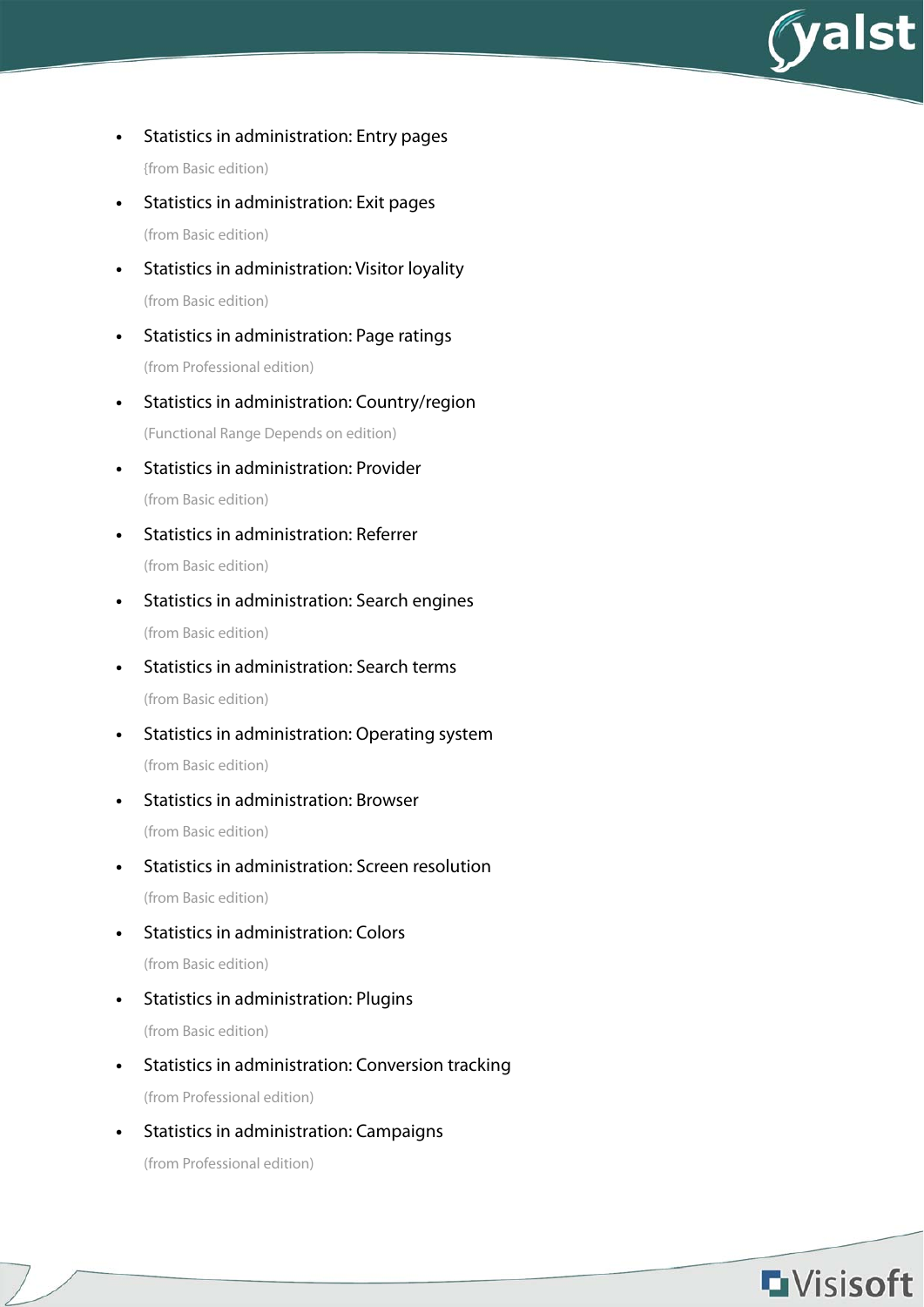

**•** Statistics in administration: Shopping carts

(from Business edition)

- **•** All statistics in administration with tables and charts (and maps in case of country/region if you are using visitor localization)
- **•** All statistics in administration with CSV, Excel and PNG export (for charts)
- **•** Browser statistics include Internet Explorer 8
- **•** Chats: answer wizard

(from Professional edition)

**•** Chats: Operator picture can be deactivated

(from Basic edition)

**•** Departments: Dedicated logo per department

(from Business edition)

- **•** Departments: Setting for department name in secondary language (from Business edition)
- **•** Visitor monitoring: exclude single domains or IP addresses (from Basic edition)
- **•** Read-out of visitor and tracking data via JavaScript (from Professional edition)

**•** Bugfixes and minor improvements

## VERSION 6.2 (15.12.2008)

- **•** New VNC-based remote assistance (from Business edition)
- **•** Completely revised WinApp tool

(from Basic edition)

- **•** yalst gadget for the sidebar of Windows Vista® (from Basic edition)
- **•** iPhone version of the WAP monitor (from Professional edition)
- **•** Bugfixes and minor improvements